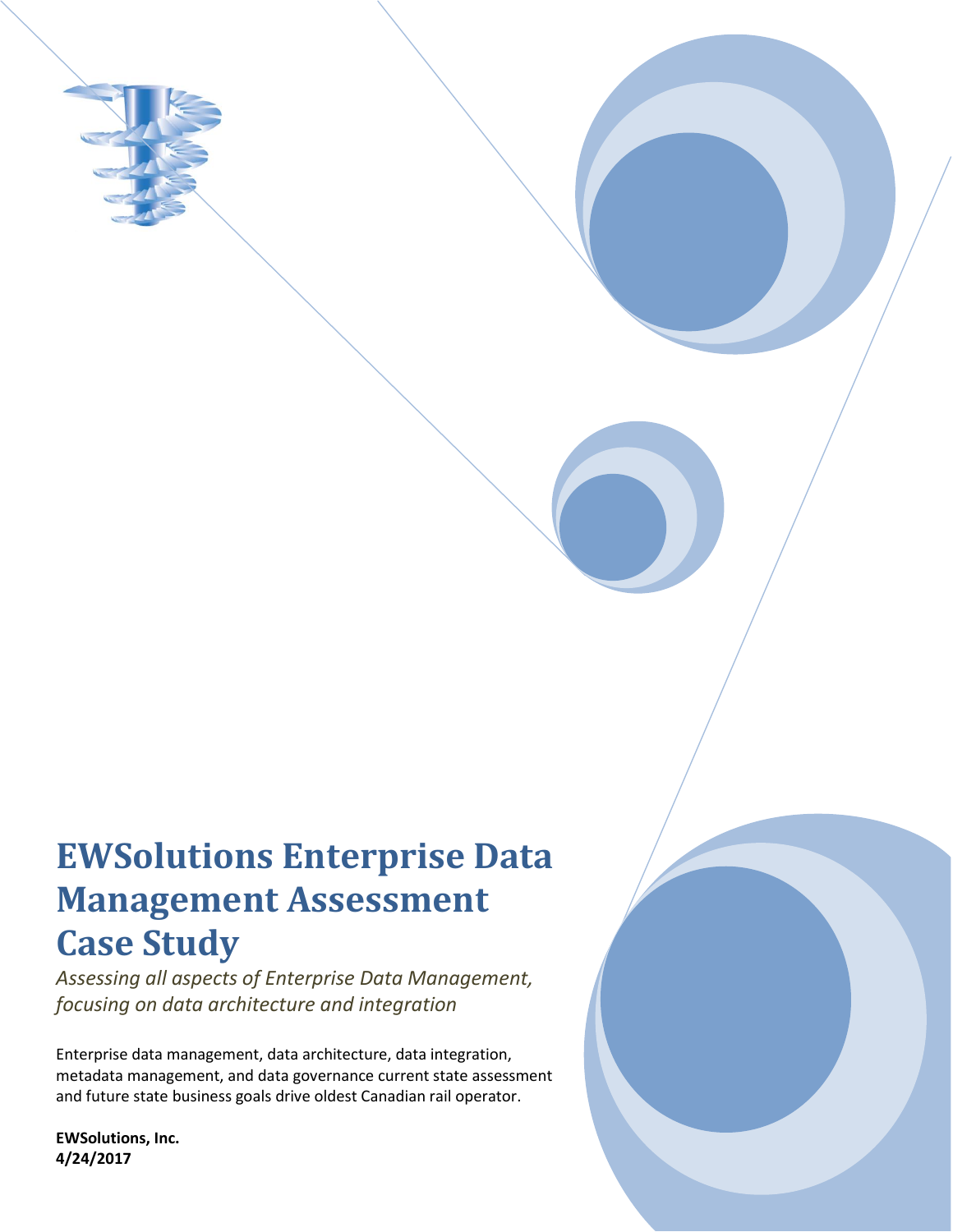# **Enterprise Data Management Assessment: A Case Study in EWSolutions Supporting Transportation Improving its Information Capabilities**

CN (Canadian National Rail) is a leader in the North American rail industry. The company with its headquarters in Montreal, Quebec, offers rail-based freight transportation and distribution services throughout Canada and the United States. CN operates approximately 20,960 route-miles of track in North America, offering rail connections to three (3) coasts. Recently, CN has undergone a major transformation and has become the most efficient Class I railroad on the continent.

CN is Canada's largest railway, in terms of both revenue and the physical size of its rail network, and is Canada's only transcontinental railway company, spanning Canada from the Atlantic coast in Nova Scotia to the Pacific coast in British Columbia.

Operating rail, intermodal, freight, ports, and other assets, CN is one of Canada's largest organizations, with significant holdings in United States' lines. It needs for data and information are extensive, and continue to grow.



### **Data architecture and metadata challenges raise need for change**

Over the years, CN has operated with a collection of applications and systems that were not integrated and whose metadata was not defined or centralized. Additionally, the company did not focus on the underlying enterprise information management challenges of data architecture, metadata management, data governance, master and reference data management that would enable CN to take full advantage of the data and information it collected from its activities in collecting, moving, and storing freight and other railway operations.

CN retained industry leader [EWSolutions a](http://www.ewsolutions.com/)nd used its expert consultants to perform a complete enterprise data management assessment. [EWSolutions'](http://www.ewsolutions.com/) team of experienced top-level strategists was able to provide the company with exemplary advice, guidance, planning and execution strategies and recommendations for improvement in all areas of enterprise data / information management, with a focus on data governance, metadata management, data architecture, data integration, and master / reference data management.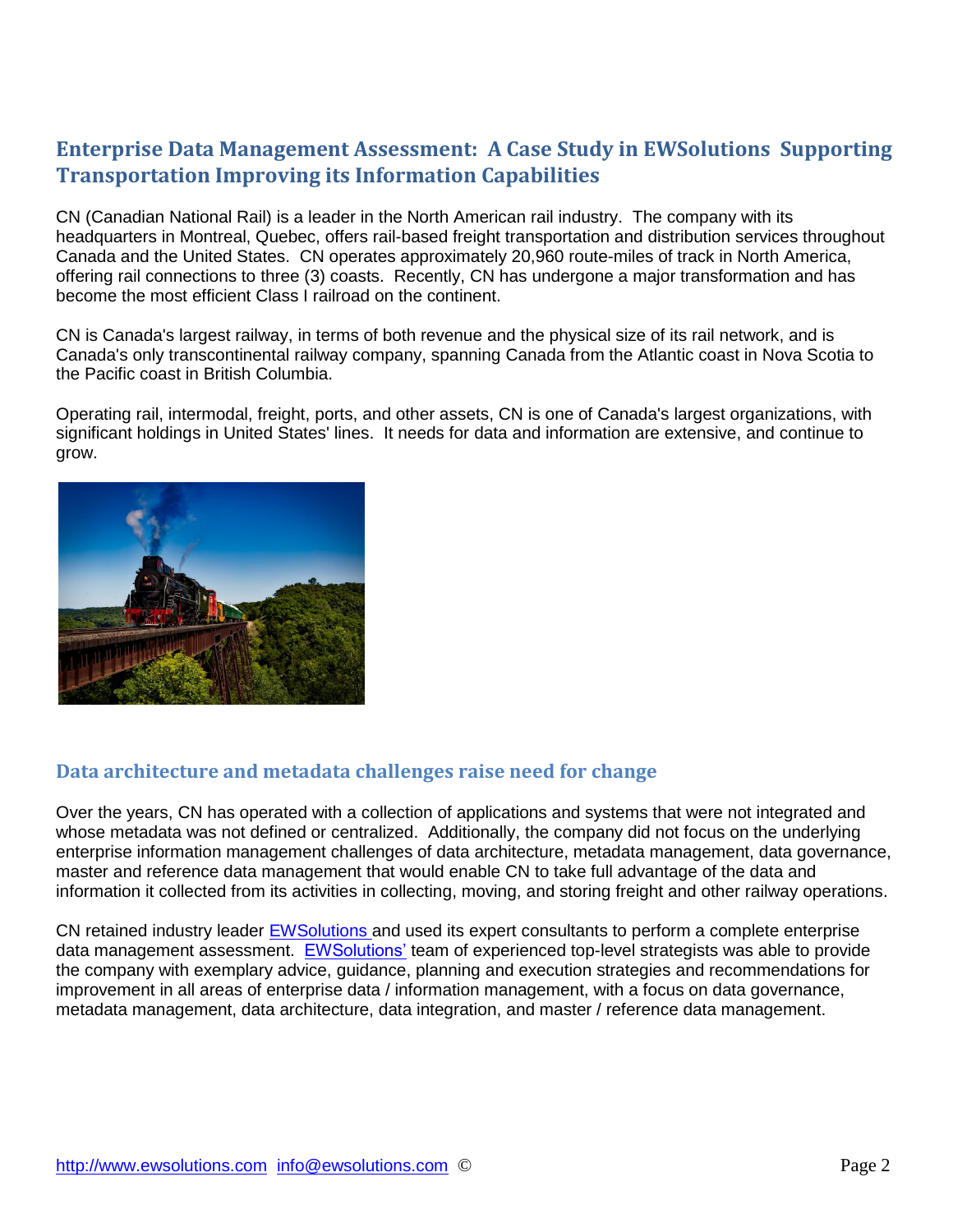

[EWSolutions' c](http://www.ewsolutions.com/)onsultants brought outstanding credentials and dedication to the partnership while also offering:

- Exceptional experience in all areas of enterprise data management assessment, data architecture, project management and metadata management
- Sophisticated interpersonal communication skill for delivering knowledge transfer
- Thorough understanding of enterprise data management best practices and industry standards, especially in the areas of data management strategy, data architecture, metadata management, data governance program development, and the project management in these areas
- The invaluable ability to view technology from the business person's perspective

With the superior guidance of [EWSolutions i](http://www.ewsolutions.com/)n enterprise data management assessment, with clearly defined recommendations for improvement and a series of phased implementation roadmaps, CN was able to plan its new approach to enterprise data management confidently with these clearly defined goals:

- 1. Plan for improving data management strategy and implement the plan
	- 2. Establish the foundations of enterprise data architecture
	- 3. Establish a best practices-based data governance program
- 4. Improve the current state of metadata management, especially business metadata management
- 5. Develop a plan for action for improved master and reference data management

Additionally, **EWSolutions** used its industry leading M3<sup>sm</sup> methodology for metadata management on this engagement. The results of this methodology implementation included:

- Analysis of M3<sup>sm</sup> against current CN metadata management practices
- Assessment of gaps between CN practices and industry proven practices in M3<sup>sm</sup>
- Incorporation of M3<sup>sm</sup> stages, phases, activities, templates into CN's metadata approach
- Expert guidance for blending  $M3<sup>sm</sup>$  and CN approaches into a unified method

**Methodologies enable more rapid assessment, development and implementation through best practices**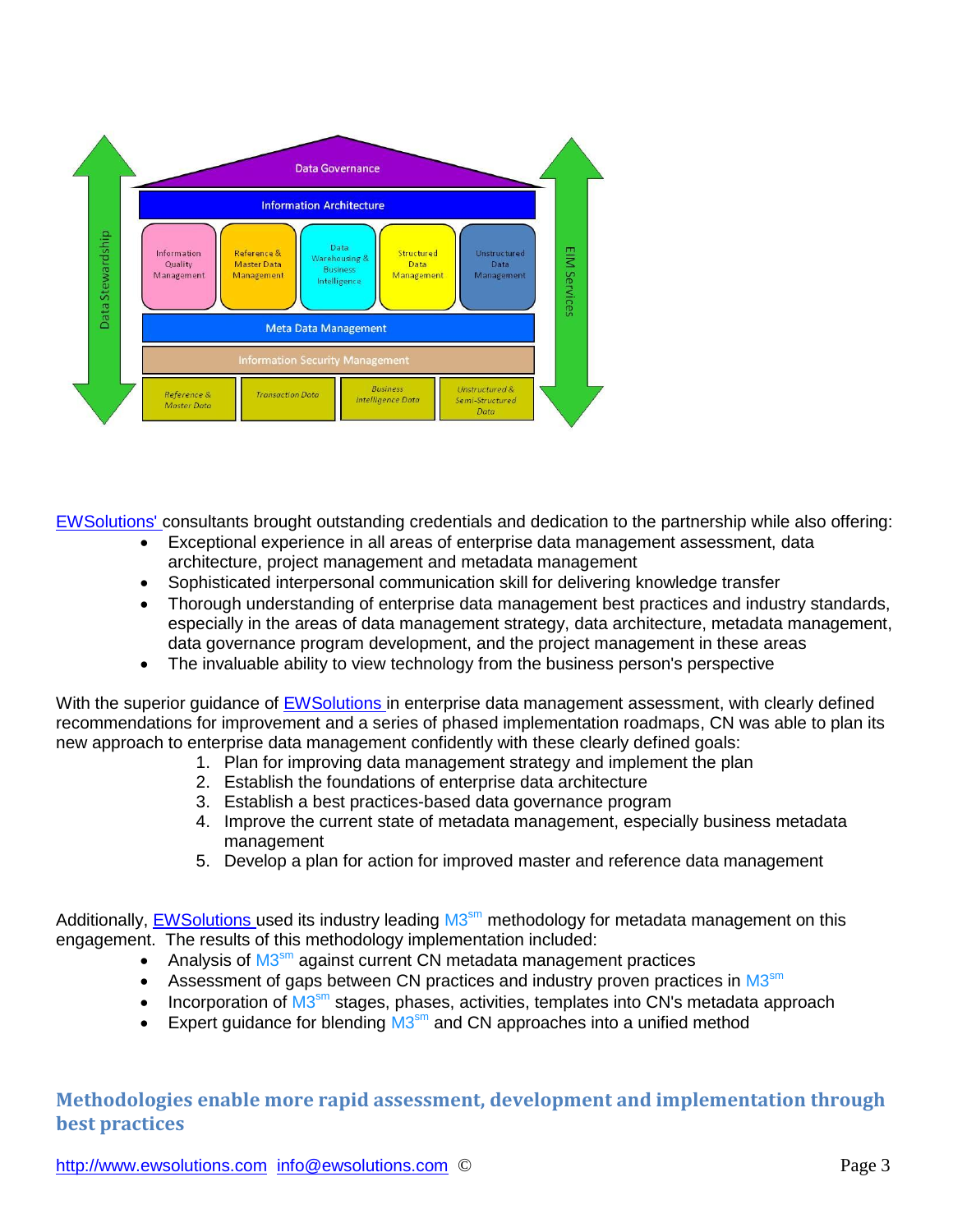

EWSolutions' M3<sup>sm</sup> methodology for Metadata Management is a highly customizable, iterative, and workfloworiented methodology designed to help your organization achieve enterprise metadata management success effectively. With hundreds of fine-grained tasks with clear objectives, success factors, and responsible parties identified, M3<sup>sm</sup> enables the development of a managed metadata environment with the proper processes, people, and technologies.

The methodology is based on **EWSolutions'** consultants many years of helping clients successfully realize outstanding benefit from their metadata management efforts. M3 sm underscores **EWSolutions'** numerous award-winning efforts and thought-leading practices and supports integration with Enterprise Information Management (EIM), data governance, and data warehouse / business intelligence (DW/BI) efforts. M3<sup>sm</sup> is a self-sustaining, iterative, and customizable methodology that helps organizations to realize continuous return on investment (ROI) by identifying new business opportunities, improving efficiencies, and increased data quality through a metadata management program.

#### **Methodology Critical Points:**

With highly customizable task narratives, templates, and examples, M3<sup>sm</sup> allows any organization to fit the methodology to its efforts, not the other way around. The methodology adds value to a metadata program without adding unnecessary complexity or unjustified efforts.

An iterative methodology with overlapping phases and activities, M3<sup>sm</sup> helps an organization anticipate and reduce risks within and across phases, providing strong validation of scope and results, while efficiently utilizing all resources, including time, personnel, funds, and effort.

The M3<sup>sm</sup> workflow provides discipline and manageability to any metadata management program. Developing a managed metadata environment can be very complex – using the M3<sup>sm</sup> methodology breaks the effort into manageable, measurable tasks to know the current state, target state, and next steps. With its clear success criteria and best-practice estimates, the methodology helps an organization achieve discipline and increase visibility to assess progress and identify needed adjustments efficiently and effectively.